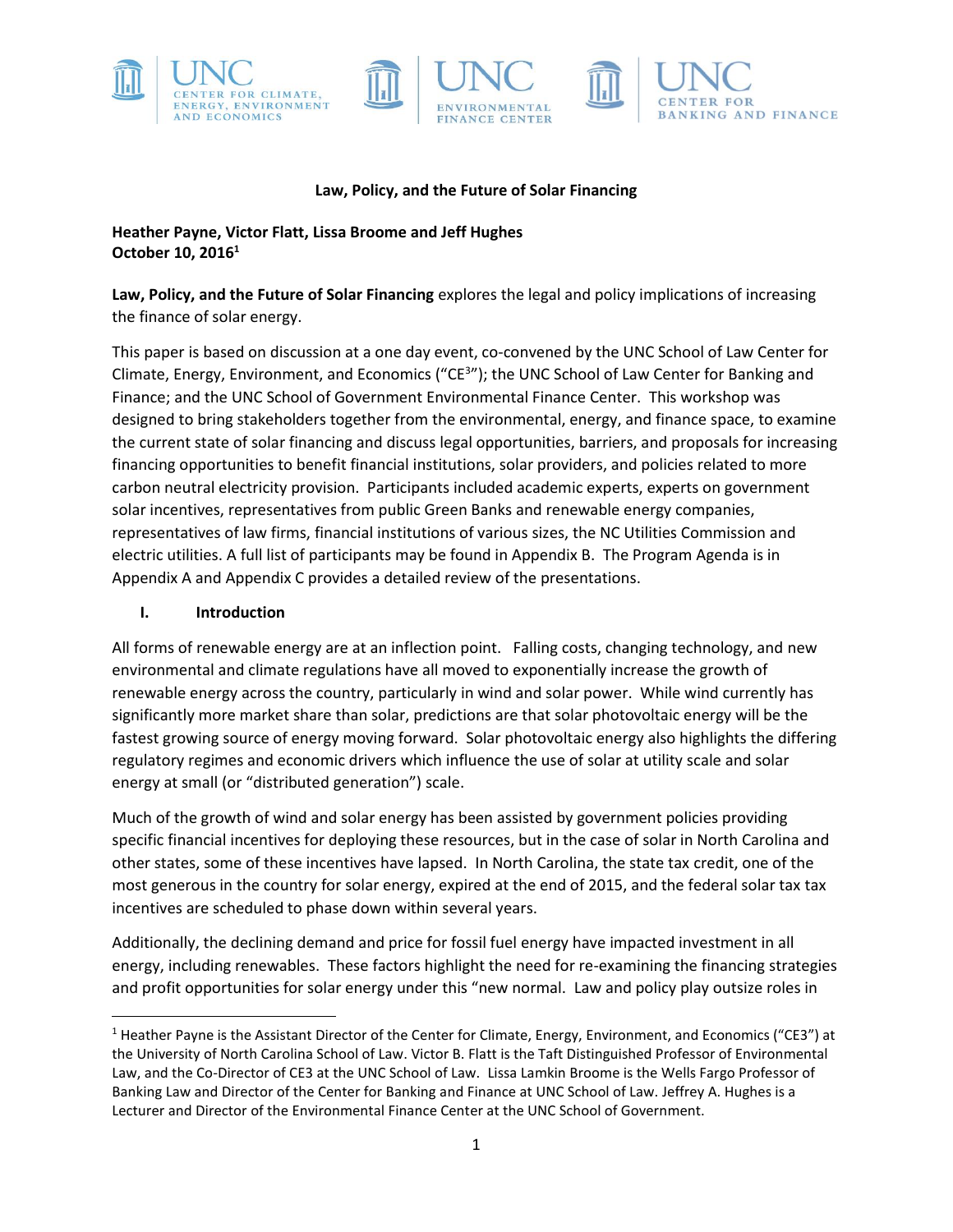





what forms solar energy financing will take. This requires an examination of: 1) the future demand for solar energy; 2) the current state of and viability of financing options for solar energy projects (both small scale distributed and utility scale); and 3) financing challenges and solutions to increasing the availability of private sector financing of solar deployment through legal and/or policy changes.

## **II. Session Recap**

This workshop continued to build on previous  $CE<sup>3</sup>$  workshops, bringing together diverse stakeholders to discuss issues surrounding financing of solar energy and, over the course of the day, find areas of agreement (and disagreement), come to conclusions and shape recommendations. In particular, attendees were asked to engage with questions around: 1) the future demand for solar energy; 2) the current state of and viability of financing options for solar energy projects (both small scale distributed and utility scale); and 3) financing challenges and solutions to increasing the availability of private sector financing of solar deployment through legal and/or policy changes.

In order to assist participants in examining these areas, the workshop included detailed presentations about the future energy mix, the role of solar and law, including current legal influences such as the role of PURPA and net metering; the North Carolina example and other state experiences, including third party sales and the tax treatment of solar assets; the market for bank financing; current financial products and programs, including a discussion of tax equity investors, utility-scale financing, and yield cos; and the drivers and barriers of emerging markets and financial products, focusing on the perceived legal barriers for increasing availability of solar financing, and possible solutions, including residential roof-top market expansion, tax credit bonds, green bank and green bonds, third party sales, and institutional and non-profit properties. Detailed descriptions of the presentations are contained in Appendix C.

The participants were told at the beginning of the meeting that the Chatham House Rule was in effect; anyone at the meeting is free to use the information from the discussion, but is not allowed to reveal who made any specific comment. This was implanted to foster an open discussion during the workshop.

### **III. Issues**

The most important issues identified in the Workshop were:

 **Uncertainty and complexity surrounding terms of prices paid for solar power from various size installations is a major barrier to more solar financing and deployment of solar energy. The State of North Carolina's standardization of pricing terms and interconnection criteria from power sources of a particular size has incented more solar development in North Carolina than in states without these policies. Additional contract standardization nationally may also aid in adoption.**

Much of the price paid for solar energy is determined by the interaction of the federal Public Utility Regulator Policy Act ("PURPA") and state regulations interpreting various provisions of PURPA, including the appropriate determination of the "avoided cost" price, which is paid to qualifying small generators for the power they supply onto the grid. In North Carolina, this is a static measure, determined in a docket by the North Carolina Utilities Commission (NCUC), and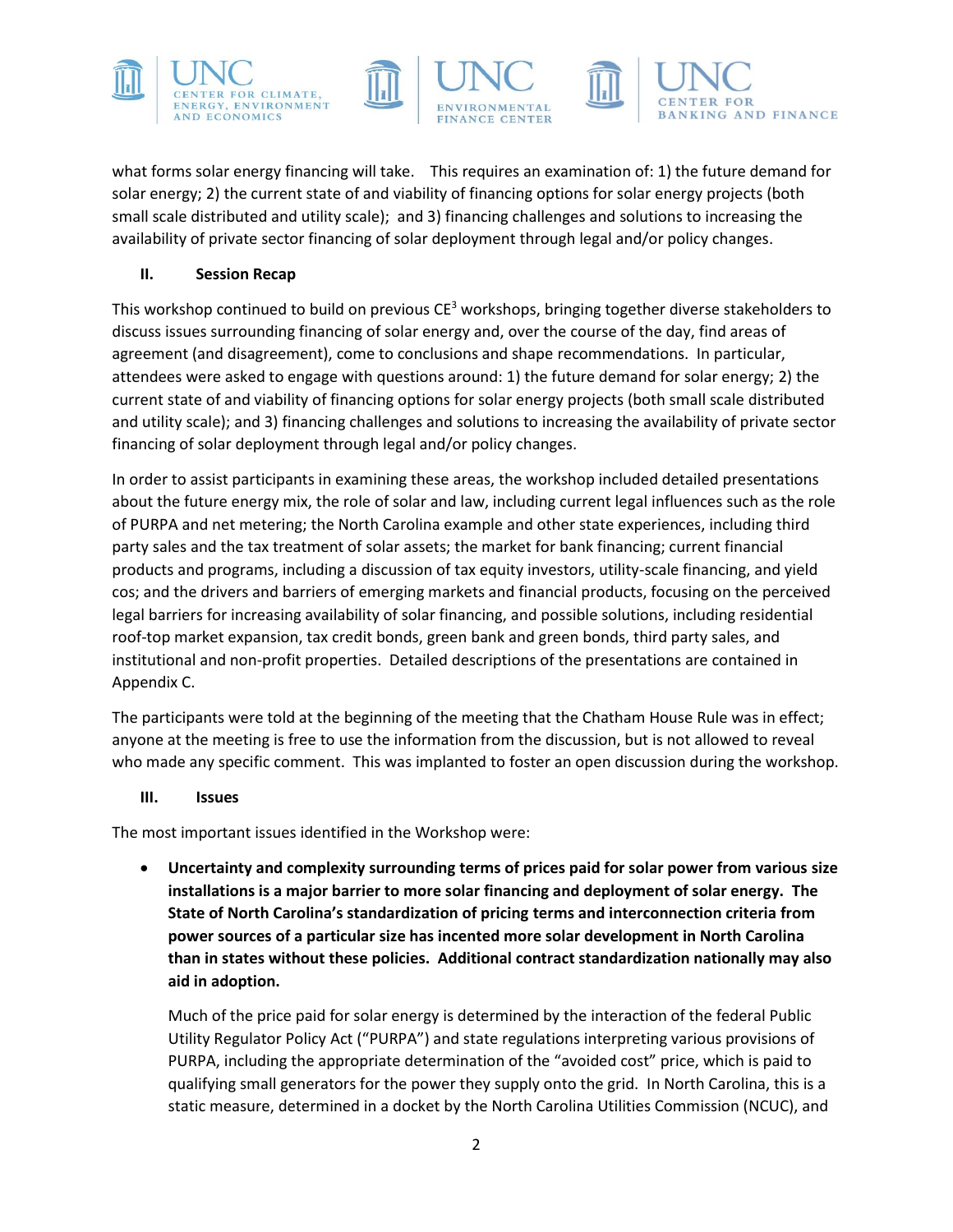





does not vary by location on the grid, the time of day the generation is put onto the grid, or how the generation may (or may not) coincide with higher demand. The avoided cost rate, determined every two years, is fixed until the next completed avoided cost docket.

Along with the standardized rate, a standard contract with Duke Energy is also available to generators up to 5 MW that among other things guarantees the standard rate for a specified period. Therefore, for systems up to that limit, there is no need for an individual developer to negotiate all the terms that would be in a standard contract with the incumbent utility, including the terms of interconnection. This has led to a significant number of just under 5 MW utilityscale projects being developed in the state.

Additionally, the financial uncertainties are different for utility-scale installations compared to residential installations. With utility-scale installations, uncertainty could come from a potential change in the avoided cost rate with future contracts, while for residential installations uncertainty derives from a lack of historical performance data of the panels ("performance risk") and associated components and concern over net metering policies.

Failure of state laws to authorize third party purchases and installation of residential and community solar has also hampered growth in many states such as North Carolina. In order to get around these restrictions, rate of return may need to be structured in a more complex manner, reducing the value of investment.

 **Complexity of deals and standardization is related to the fundamental issue regarding solar energy financing and deployment, which is the total rate of return on investment. In addition to the reduction in transaction costs with standardization, other factors can affect this calculation, including other government incentives, cost of alternative sources of power, savings from increasing scale, and utility commission interpretation of the public interest.**

Though reduction of transaction costs through standardization of PURPA qualifying entities can reduce costs of solar deployment, as demonstrated in North Carolina, other factors also come into play, such as tax incentives, cost of other sources, environmental and renewable energy policy, regulatory determination of the public interest and new economies of scale that are just being recognized. Because the rate of return on solar investment is dynamic, this can come into tension with static policy such as the specific size limit set by North Carolina for PURPA determined compensation. As economies of scale grow, providing better return on investment for larger and larger solar installations, this can decrease the value of standardization as the rate of return realization from larger scale may outweigh the additional transaction costs needed to reach a compensation agreement. This also suggests that a more flexible or dynamic standardization policy might allow the realization of both kinds of positives to a rate of return.

 **Varying and changing state policies in different areas such as environmental protection, lowcost energy provision, and business development, may not be coordinated, creating uncertainty in rate of return calculations. This uncertainty inhibits investment in solar energy deployment. Therefore, more consistency and predictability within state systems governing the rate to be paid for solar energy would increase opportunities for financing and**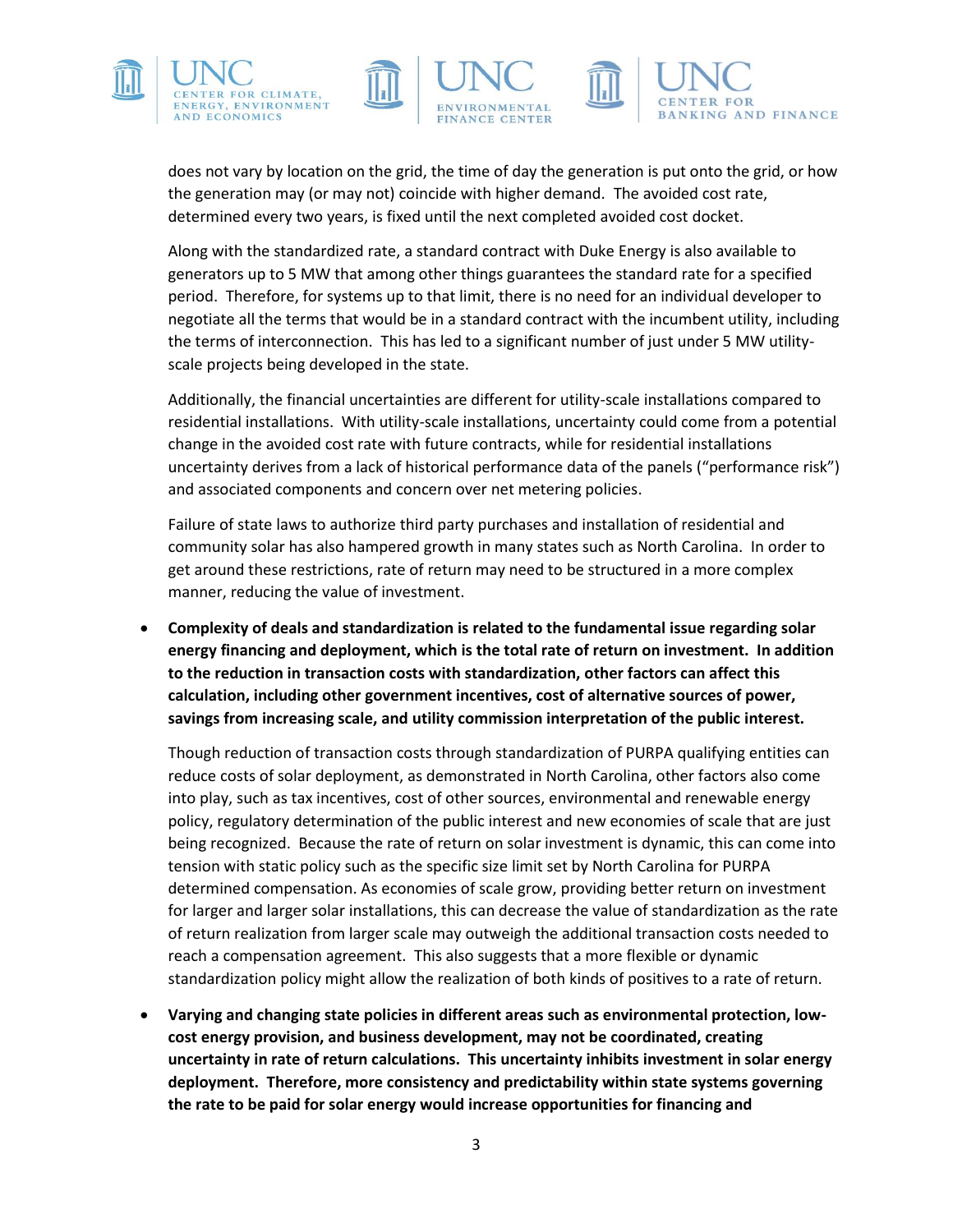





**deployment. Identifying disparate values and factors that should be considered when making determinations, and carefully comparing and weighing these is an important step moving forward.**

Many states and utility commissions are looking at how to appropriately value solar and what factors to include in that calculation. Most of the more complex – and comprehensive – valuations and methodologies are taking place in states with wholesale electricity markets, as valuing distributed generation resources appropriately sends a strong price signal as to what value these resources can provide to the grid. These states have also tended to look at the externality costs that distributed generation can save, i.e., using the social cost of carbon as part of the valuation. States with vertically integrated utilities, like North Carolina, do not have the market to provide the reference point for when distributed generation can be an asset that makes economic sense, and likewise, have tended to define the benefits of solar power more narrowly.

 **While on average, utility or larger scale solar usually produces electricity at a cheaper cost, providing a higher rate of return, smaller scale solar and distributed generation may be preferential policy in some arenas depending on which values and factors noted above are considered.** The disagreement between policies to incent either utility-scale or distributed generation or both is one that needs to be subject to much more discussion. Besides the main economic efficiency argument, utility-scale solar installations also tend to have higher capacity factors and may allow for more efficient, and therefore cheaper, energy production. While utility-scale solar may also enable a higher penetration of solar power more quickly – since it can be built faster – and, therefore, provide a larger carbon benefit more quickly, it does have some downsides. Utility-scale solar may have higher or lower infrastructure costs, can be subject to the same line losses as traditional electricity due to the fact that the electricity is generated away from the load centers using that electricity, and can require large tracts of land.

Distributed solar generation is typically placed on structures already in existence, rather than on land which could be used for other purposes. Line losses are minimized, because the power can first be used at that location, with excess power not needed at the time of generation fed onto the grid. Infrastructure upgrades, especially in the short term, may be minimized; and, with enough distributed generation, larger transmission infrastructure may no longer be needed. Distributed generation also deploys private capital – in North Carolina especially, given the lack of third party sales, the capital used for residential solar is most commonly that of the homeowner – rather than the utility rate basing the solar assets and, therefore, charging a profit on that capital. However, only exceptionally efficient homes with some form of storage will generally be able to use solar panels to provide for their complete electricity demand or go completely "off grid."

While both utility-scale and distributed solar provide benefits – some similar, some different – policy choices regarding the valuation of solar will continue to drive adoption of each to varying degrees, and both are likely necessary to transition to a low-carbon future.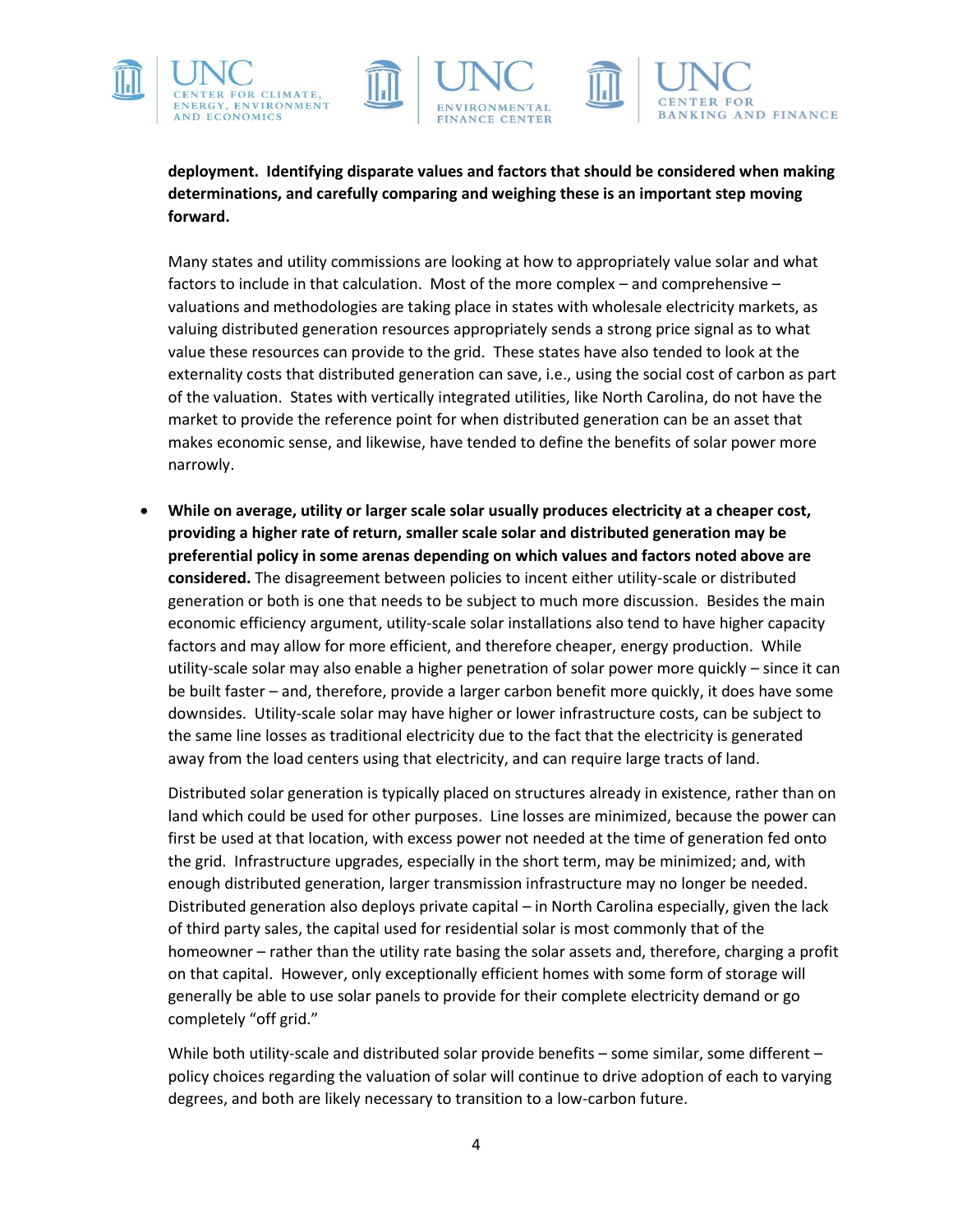





 **The rate of return for solar energy will also vary based on the state regulatory system used for electricity production and transmission. As distributed generation is increasingly added to the grid in vertically regulated states, this lessens funding going to grid maintenance. This suggests that the primary regulated utility will have to be part of how solar deployment is structured and paid for, and that state public utilities may also need to look at altering pricing structures, such as separating transmission costs from generation costs.**

Inherent in this statement is the acceptance and need for the regulated monopolistic utility and the grid to continue in its current form for the foreseeable future. Depending on technological innovations, grid infrastructure spending may be able to decrease in coming decades. It also assumes that regulated electric utilities will continue to increase in size; future planning, however, may need to recognize a shrinking of the regulated utility, and planning for this eventual change in scope will be required to ensure an orderly transition that electricity customers support.

### **IV. Recommendations**

From these discussions, the following recommendations are made:

- Recommendation 1: State PUC's should consider standardization of pricing for solar, but should revisit this frequently to account for new technological and competitive changes. Additionally, standardized contract terms and development of a template that could be used nationally may aid in decreasing the transaction costs associated with solar installations.
- Recommendation 2: Policy makers need to undertake an examination of all of the diverse values and issues related to solar deployment, and decide the amount of solar penetration that is desired. From this decision, a rate of return can be established to bring about this penetration, and policies can be established and altered to provide that rate of return to investors. *This issue along with related topics will continue to be explored by CE3 in the next two years*.
- Recommendation 3: Specific attention should be paid to relative values between smaller and larger scale solar and if those values are not recognized by the market, whether and what subsidies should be in place.
- Recommendation 4: States should not put up legal barriers to innovative ways to deploy solar, particularly prevention of third party sales and tax increment financing.
- Recommendation 5: The addition of more distributed generation in vertically integrated markets suggest new pricing mechanisms such as separating out generation and transmission costs and creating appropriate regulations to reflect this.
- Recommendation 6: The difficulty of transferring property interests in solar projects (such as ownership of tax benefits or revenue streams) hampers financing. Making these interests more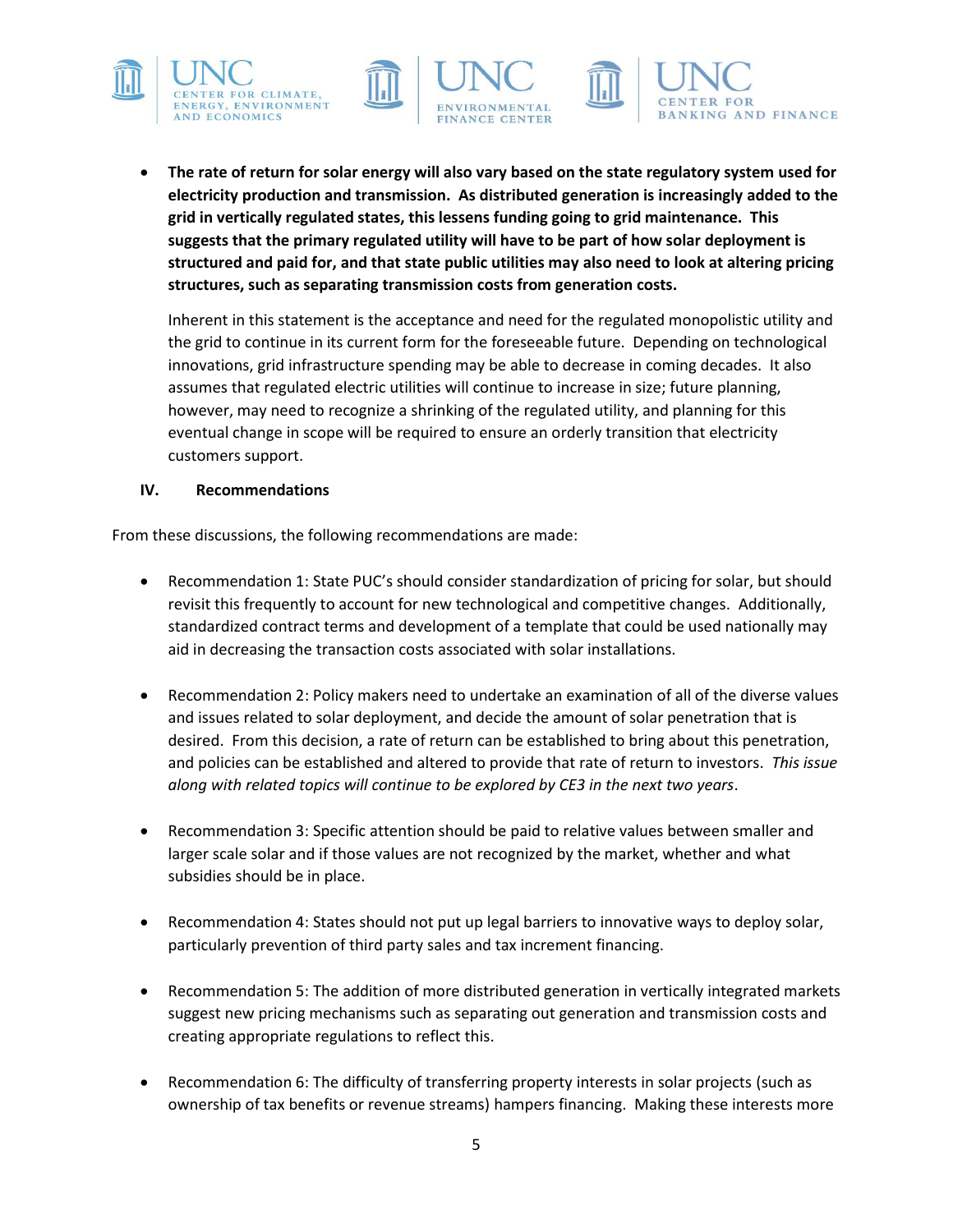





easily transferable with standardization, including at the federal level, would continue to aid in the development of the solar market.

- Recommendation 7: Allowing third party sales would increase adoption of solar generation, especially in the residential and commercial markets.
- V. Next Steps
- CE3 will be undertaking a series of events exploring the legal process of transparently incorporating values and detriments associated with solar energy (and other distributed energy). The first event, "the Value of Solar Power and law" will occur on November 11, 2016.
- CE3 and the Center for Banking and Finance will continue to explore the creation and value of standardized financial products for increasing the penetration of solar energy and other DE.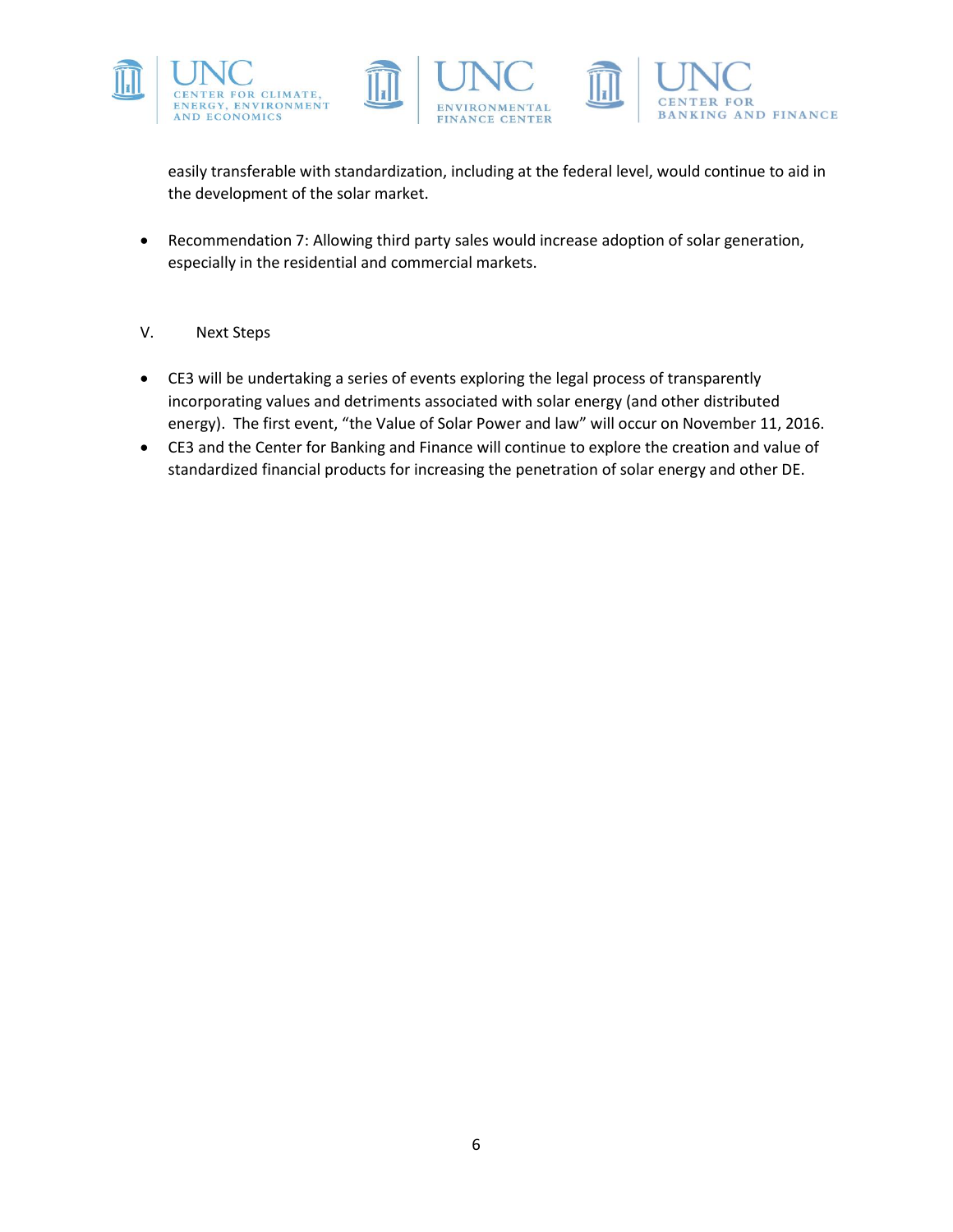





#### APPENDIX A: AGENDA

Continental Breakfast – 8:30-9:00 A.M.

#### 9:00 A.M. – 9:15 A.M.

- I. Welcome *Lissa Broome, UNC School of Law Center for Banking and Finance Victor B. Flatt, UNC School of Law Center for Climate, Energy, Environment and Economics Jeff Hughes, UNC School of Government Environmental Finance Center*
- 9:15 A.M. 10:00 A.M.
	- II. Introduction to the future energy mix, the role of solar and law, including current legal influences such as the role of PURPA and net metering *Jonas Monast, Nicholas Institute Heather Payne, CE<sup>3</sup>*
- 10:00 A.M. 10:45 A.M.
	- III. The North Carolina example and other state experiences, including third party sales and tax treatment of assets *Rebecca Rogers, Live Oak Bank Heather Payne, CE<sup>3</sup>*
- 10:45 A.M. 11:00 A.M. BREAK
- 11:00 A.M. 11:20 A.M.
	- IV. The market for bank financing: the demand for and financing opportunity for increased solar energy, including enhanced growth of renewables driven by policy and demand predictions *Victor B. Flatt, CE<sup>3</sup> Bo Somers, Duke Energy*
- 11:20 A.M. NOON
	- V. Current financial products and programs (and future outlook), including a discussion of tax equity investors, utility-scale financing, and yield cos, among other topics *Rory Huntly, Jacobs Capital David Scoglio, Stata Solar John Hackney, Wells Fargo*

NOON – 12:45 P.M. LUNCH PROVIDED

12:45 P.M. – 1:30 P.M.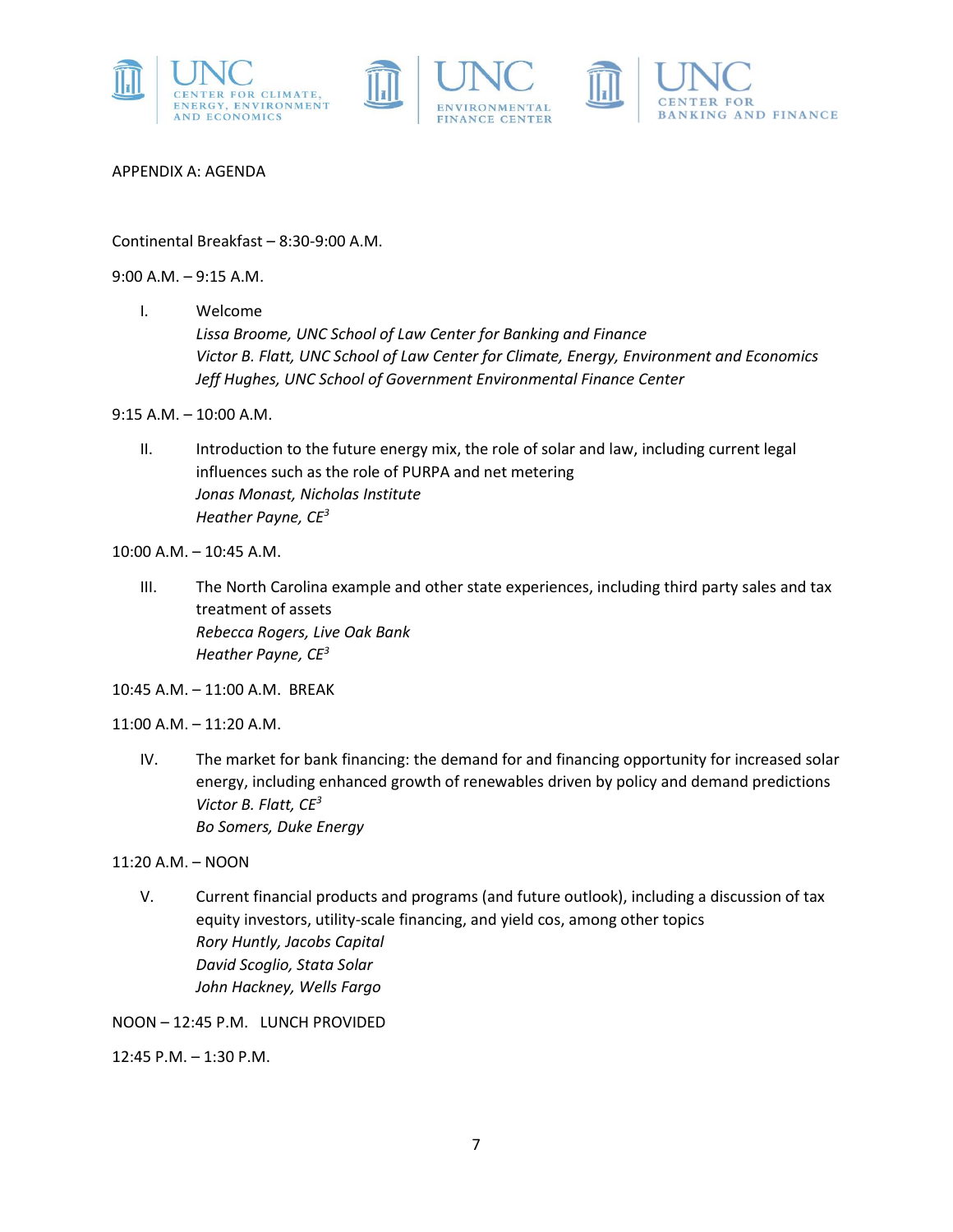





VI. Drivers and barriers of emerging markets and financial products, focusing on the perceived legal barriers for increasing availability of solar financing, and possible solutions. Discussion will include residential roof-top market expansion, tax credit bonds, green bank and green bonds, third party sales, and institutional and non-profit properties. *Jeff Hughes, EFC Steve Levitas, FLS Energy and Kilpatrick Townsend Rob Youngs, Coalition for Green Capital Representative Rebecca Rogers, Live Oak Bank*

### 1:30 P.M. – 2:20 P.M.

VII. OPEN DISCUSSION. Workshop will conclude with a facilitated open discussion session where participants are provided opportunity to frame future opportunities and to articulate the policy needs necessary to achieve their vision.

This discussion will address connecting developers to capital; barriers to bank involvement; what new types of financing are needed, a comparison of public or public/private options, standardization of financial products and issues of regulatory uncertainty and financing timeline

Opening remarks: *David Scoglio, Strata Solar John Hackney, Wells Fargo Lauren Joy Bowen, Southern Environmental Law Center*

Moderators: *Jeff Hughes, EFC Michael Youth, North Carolina Sustainable Energy Association*

#### 2:20 P.M – 2:45 P.M.

VIII. Summary and recommendations Moderators: *Jeff Hughes, EFC Victor Flatt, CE<sup>3</sup> Lissa Broome, Center for Banking and Finance*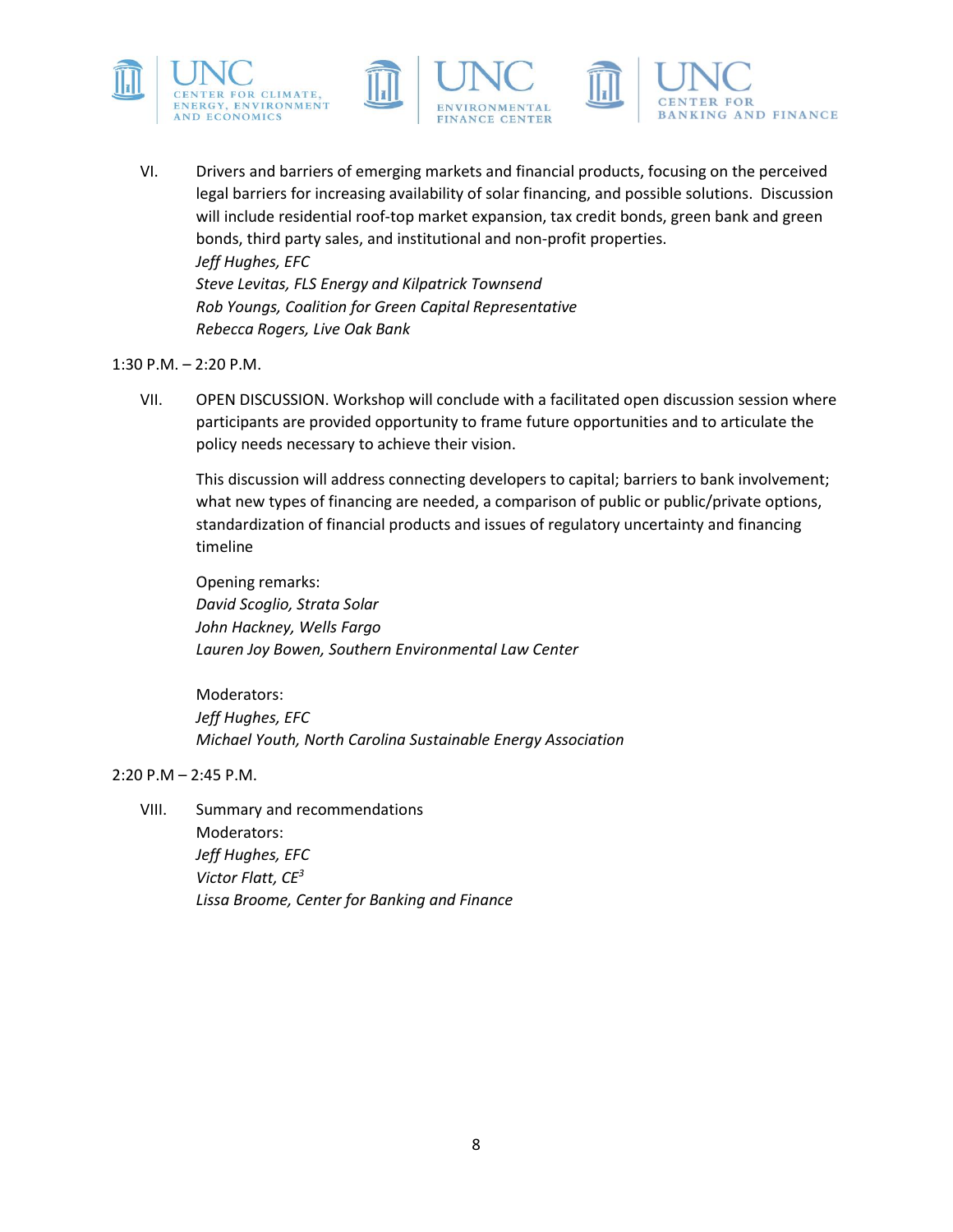





Lauren Joy Bowen Southern Environmental Law Center

Lissa Broome **UNC School of Law** 

**Tait Chandler UNC Energy Services** 

Greg Characklis **UNC Environmental Sciences** & Engineering

Kate Daniel NC Clean Energy Technology Center

**Tim Dodge** Public Staff, NC Utility Commission

**Theodore Feitshans** NC State Agricultural & Resource Economics

**Steve Ferrey** Suffolk Law School

**Victor Flatt UNC School of Law** 

John Hackney **Energy & Power Investment** Banking Group, Wells Fargo **Securities** 

Christie Hartinger **Wyrick Robbins** 

Jeff Hughes **UNC Environmental Finance** Center

**Rory Huntly** Jacobs Capital

Ben Inskeep **EQ Research** 

Pam Jagger **UNC School of Public Policy** 

Kenneth Jennings Duke Energy

Jordan Kern UNC Institute for the Environment

**Steve Levitas** FLS Energy & Kilpatrick Townsend

Vamsi Manda Wells Fargo

Jonas Monast Duke Nicholas Institute For **Environmental Policy Solutions** 

Brian O'Hara Strata Solar

**Brian Payne Accenture Strategy** 

Heather Payne **UNC School of Law** 

Rebecca Rogers Live Oak Bank

Carol Rosenfeld **UNC Environmental Finance** Center



Susan Sanford Research Triangle Cleantech Cluster (RTCC)

David Sarkisian NC Clean Energy Technology Center

Maria Savasta-Kennedy **UNC School of Law** 

David Scoglio Strata Solar

Cindy Shea **UNC Sustainability Office** 

Lisa Shpritz **Bank of America** 

Achyut Shrestha NC Clean Energy Technology Center

Joel Singerman **Consumer Financial Protection Bureau** 

**Bo Somers** Duke Energy

Peter Stein Southern Environmental Law Center

Rob Youngs Coalition for Green Capital

Michael Youth **NC Sustainable Energy** Association

**Student Scribes:** Erin Carter, Law 2016 Cordon Smart, Law 2017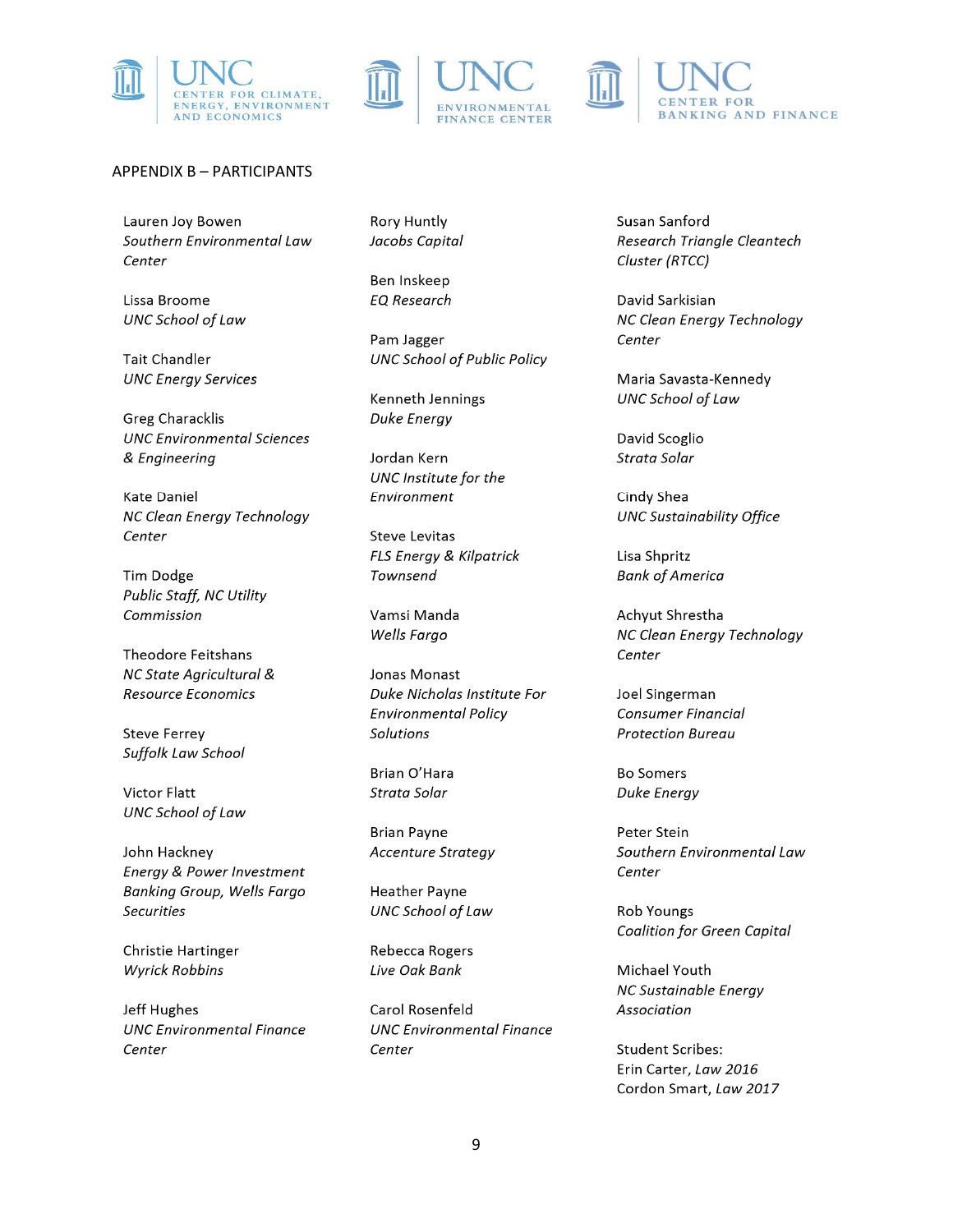





### APPENDIX C: DETAILED REVIEW OF PRESENTATIONS

# **Session 1: Introduction to the future energy mix, the role of solar and law, including current legal influences such as the role of PURPA and net metering**

After a welcome, the workshop commenced with a presentation by Jonas Monast to put solar energy in the broader context of the electricity sector. Main considerations as part of this context include other shifts which are occurring, including natural gas prices, regulations, fuel price projections, existing infrastructure, available transmission capacity, and pipelines. Electricity demand, which had been growing annually, is now flat and is projected to remain flat going forward; the future of nuclear energy and energy storage are uncertain. With innovations in technology, options for electricity generation may look very different than today. This uncertainty also incents utilities to delay investments in any particular area, including renewables. However, we are experiencing a populist movement in the electricity market with the introduction and deployment of residential solar.

The second half of the first session consisted of an overview, presented by Heather Payne, of the state of the law around solar across the country. In 2015, regulators in 46 states made policy changes regarding solar energy in a variety of ways, many of which could impact the economics of solar. The discussion included a brief overview of the Public Utility Regulatory Policies Act (PURPA), the current state of net metering around the country, policy options that could co-exist with net metering such as demand and standby charges, potential PURPA changes, and what policy options could replace net metering in the future.

# **Session 2: The North Carolina example and other state experiences, including third party sales and tax treatment of assets**

This session started with a general overview of the financing mechanisms for utility-scale solar from the perspective of working in North Carolina. Existing incentives and the stable environment that had existed within the state that have spurred the deployment of utility-scale solar installations were discussed. These highlighted successes of the industry in the state and the resulting knowledge base have facilitated developers competing in other markets. North Carolina benefits include working with a single utility (Duke Energy), property tax abatement, a renewable portfolio standard, standard contracts, and an interconnection agreement and process. In addition to individually bringing down the costs of utility-scale solar deployment, all these lead to consistency, with developers and financiers having an understanding of how a project will proceed. A final note was that the cost of capital is now more determinative of pricing due to the drop in solar panel price, so rising interest rates could have an impact on deployment.

The second part of the session focused on third party sales and how that is impacting solar markets in other states. Presented by Heather Payne, the discussion focused around which states allow third party sales, how they can help with residential solar affordability, and other mechanisms to increase access to solar without third party sales being allowed in the state. These methods could include community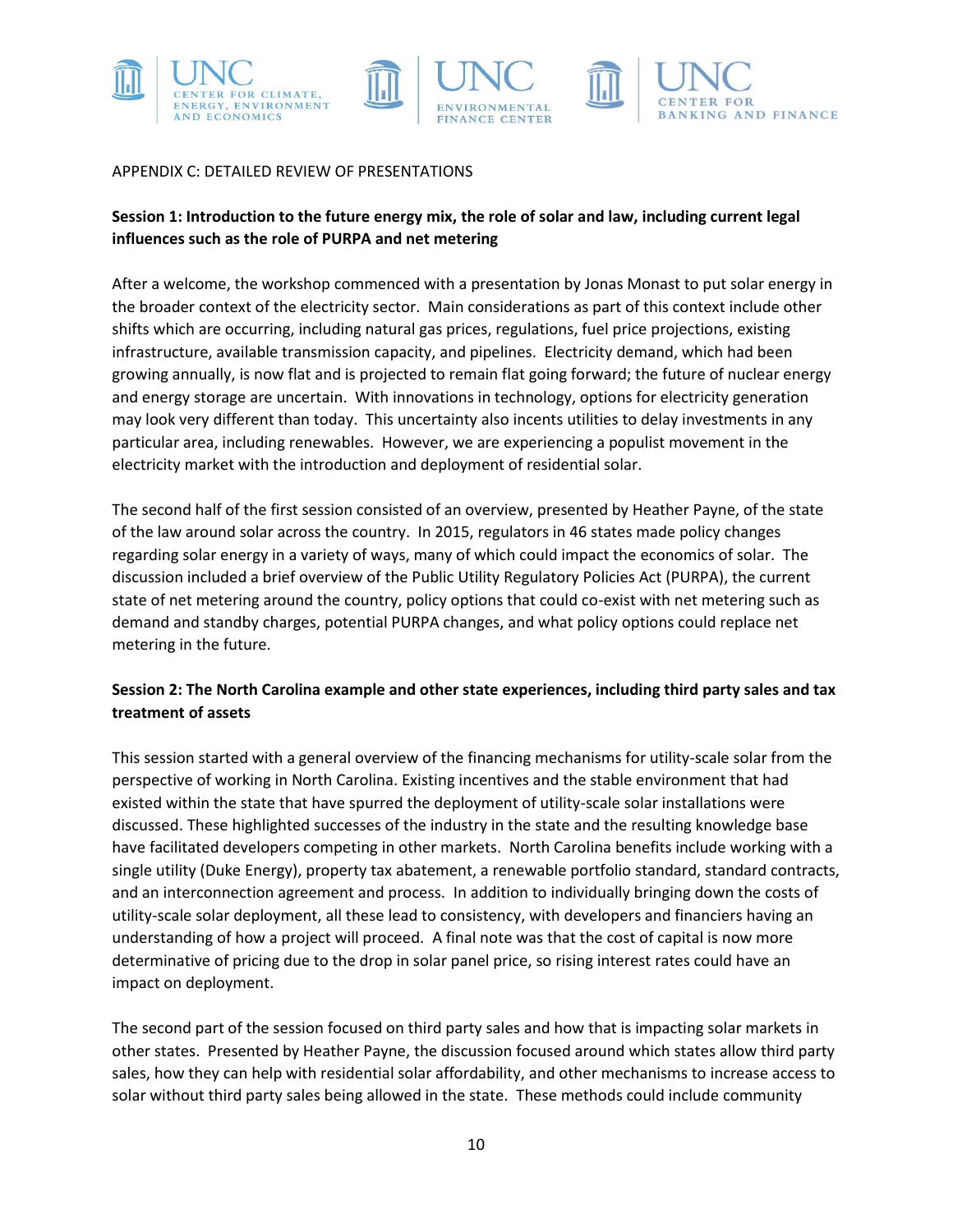





solar, on-bill financing, utility-owned customer-sited solar, and increased access to net metering and making interconnection easier.

## **Session 3: The market for bank financing: the demand for and financing opportunity for increased solar energy, including enhanced growth of renewables driven by policy and demand predictions**

This session featured Victor Flatt providing a brief overview of some of the driving factors for the future energy mix. He noted several potential factors moving forward, including the (possible) implementation of the Clean Power Plan, electrification of the motor vehicle fleet, and growing demand for solar electricity.

As the utility perspective is important to understand as part of these conversations, this second part of this session included an outlook for the solar industry from the perspective of Duke Energy, a vertically integrated utility operating in the state. As with all utility presentations, the need for safe, affordable and reliable power was mentioned as paramount. Duke continues to estimate that load will grow at 1.5% annually for the next 15 years in areas served in North Carolina. Noting the dramatic success regarding the installation of utility-scale solar in the state – NC represents 60% of all PURPA projects in the country – there was discussion of some of the pricing and interconnection issues associated with the deployment of solar on the grid, as 80-90% of solar projects in Duke's interconnection pipeline are 5MW or less and therefore qualify for the standard contract. There was also a discussion about the time delay for grid interconnection and its effect on solar. Multiple smaller units (designed to fit under the 5MW NC cap) mean that the queue becomes larger and time to integration longer.

Next the Integrated Resource Planning process was discussed and this included a discussion of the ways in which Duke Energy plans to deploy solar energy in the future. The ongoing debate surrounding the cost of solar energy moving forward was also mentioned, and that solar energy could not be used without backup power because of its intermittent nature. NC also uses a static avoided cost calculation, calculated by the NCUC every other year, instead of locational marginal pricing or some of the other pricing systems used in other states. It is possible that Duke Energy and other traditionally regulated utilities would be open to changing to a more dynamic pricing scheme.

## **Session 4: Current financial products and programs (and future outlook), including a discussion of tax equity investors, utility-scale financing, and yield cos, among other topics**

Drawing from experience working in the industry, representatives from financial companies made presentations on financing models for solar, enabling workshop participants to understand financing mechanisms for solar financing. While discussing different financing mechanisms such as yield cos, panelists touched on the marketability of different models and their utility. Among other things, this conversation highlighted the complexity and inefficiencies within the solar financing market, raising questions about the need for a different market approach.

An overview of Strata Solar was presented. It has 115 PURPA qualifying facilities, with \$2 billion in investment since 2009, mostly in North Carolina. Financial models for projects are developed, based on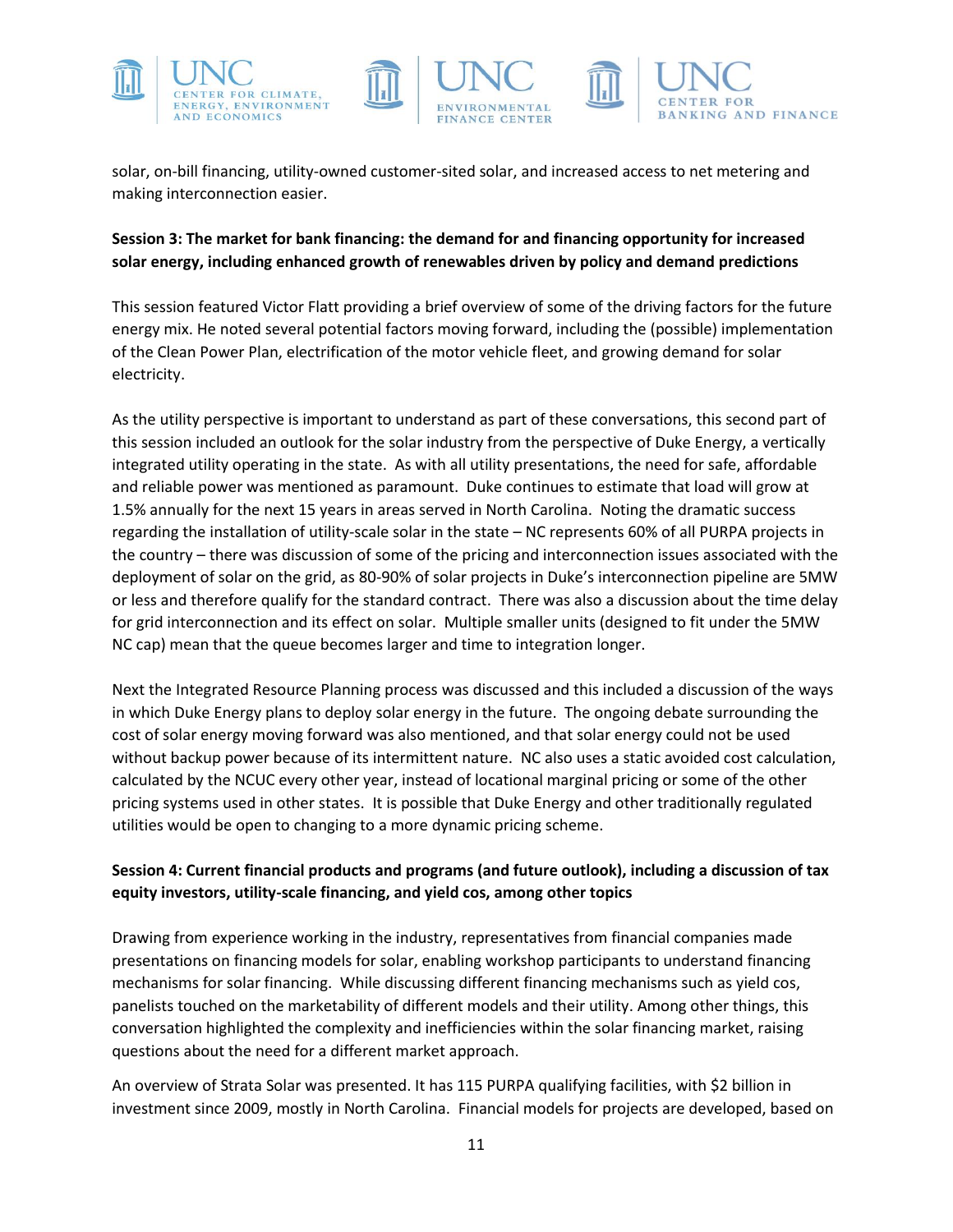





understanding the potential renewable energy portfolio (REPs) value, projected revenues and amortization, interconnection costs, and administrative costs. The credits for the REP are not inconsequential; they began around \$2.50 and peaked a few years ago between \$4 and \$5 in North Carolina. However, the variation in the rules between states make it hard for developers to sell credits based on North Carolina solar generation into other state REPs markets. Also, banks will not underwrite the value of REP credits into the financing agreement as cash flow, so there is a potential to lose \$0.02- 0.03/watt. Leases are fairly standard. However, investors are not going to take much of the risk; the developer needs to take the risks with working capital. The expiration of the state tax credits has significantly impacted how deals had been structured, and has made the financing less efficient.

The next presentation was on different financing mechanisms. One of these called a yield cos – a publicly traded company that pays out cash flow to investors and serves as a consolidator for the solar industry – have attractive evaluations and low enough cost of capital to buy already-developed projects and let the project developers free up that cash and move onto the next project. However, yield-cos are dependent on efficient capital markets, and there have now been dislocations in the capital markets with yield cos, causing that market to stumble. Therefore, new financing mechanisms have to be developed. The renewal of the federal tax credit did increase certainty in the market. There was also a discussion about the difference in degrees of risk between utility-scale and residential solar investment; there tends to be higher regulatory and policy risk on the residential side. According to some persons, utility-scale, and to a slightly lesser degree commercial and industrial installations, can better withstand regulatory uncertainty. As solar can shift away from depending on tax credits, he noted that it should become easier to finance more efficiently. Mr. Hackney opined that any sort of loan product can help the residential market develop, but this entails lots of risk because of policy changes and unknowns around how residential solar performs long term.

This session finished with a general perspective on project financing, noting that one objective in project development is to figure out how to monetize the benefits these projects are creating, and the complex structures that have to exist to bring in outside investors with tax liability. This is inherently inefficient. Leasing can provide another opportunity, as can a partnership flip, where the principal does not sell the assets but hands over a bulk of the equity so the entity monetizing the tax credits owns the assets until the credits are used and then the ownership changes again. But all of these are to solve a specific problem with how to best monetize the benefits. With respect to yield- cos, there was discussion that there isn't a flaw in the structure per se; but that selling them as growth platforms is the wrong narrative. The growth platform narrative pushed hedge fund participation as opposed to long-term investors. With regard to the challenges faced in financing residential solar, it was noted that PACE loans could be a good mechanisms, but these face challenges due to loan and lien priorities.

**Session 5: Drivers and barriers of emerging markets and financial products, focusing on the perceived legal barriers for increasing availability of solar financing, and possible solutions. Discussion will include residential roof-top market expansion, tax credit bonds, green bank and green bonds, third party sales, and institutional and non-profit properties.**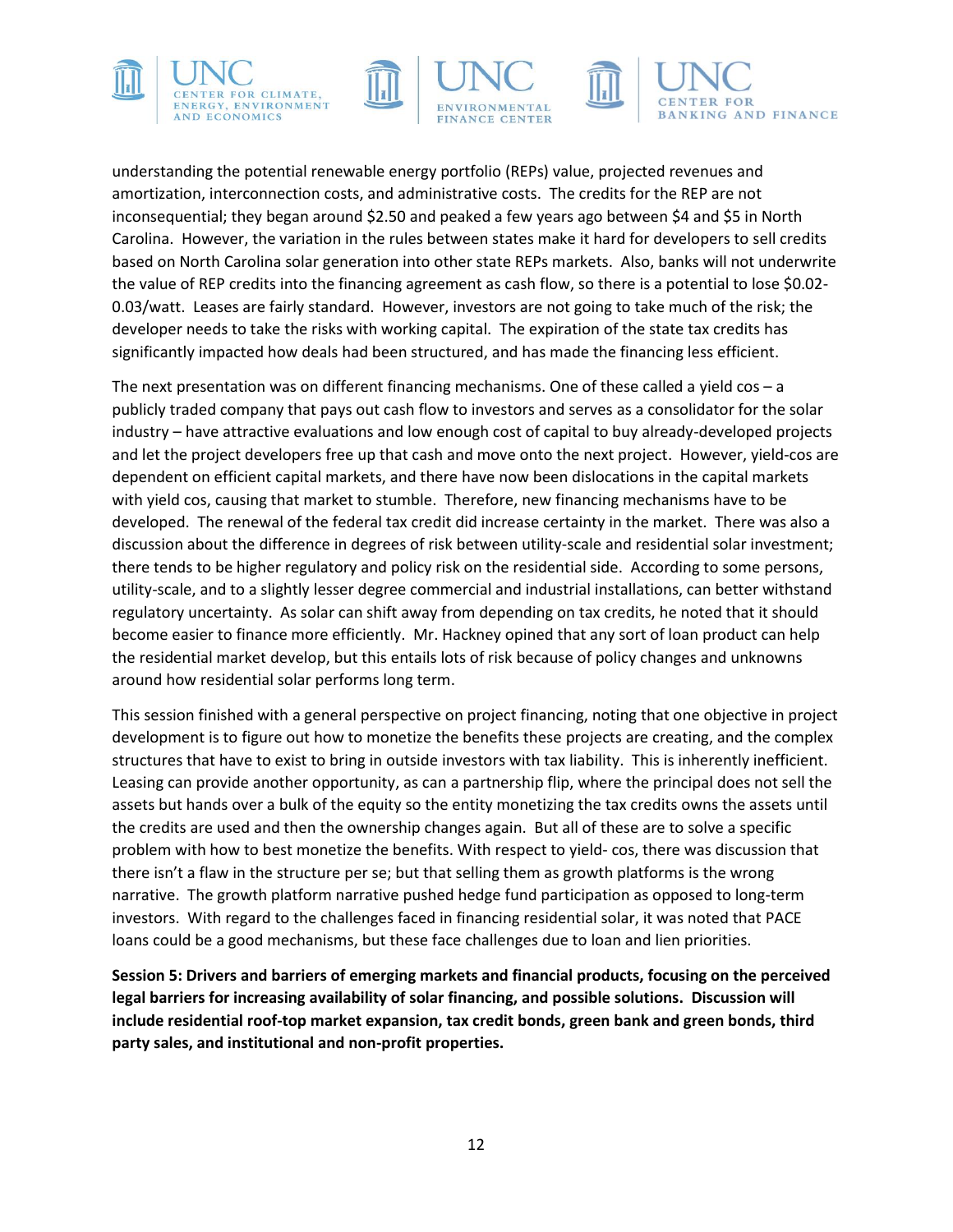

 $\overline{a}$ 





This panel focused on addressing the existing financial structures and other emerging options for solar financing. The panelists touched on some of the key barriers to the availability of solar financing, including the treatment and availability of tax credits as well as the lack of adequate data to make informed financing decisions.

The example of an inverted lease transaction was presented. It was noted that this type of agreement is very time consuming and administratively complex, requiring 200 to 300 legal documents. An inverted lease transaction is a transaction where the lessee utilizes the Investment Tax Credit and makes rental payments to the lessor, who takes the tax depreciation. This arrangement is an exception to the general rule that only a tax owner may claim benefits.<sup>2</sup> This type of deal is not done at scale on a project-byproject basis because of the complexity. The complexity also makes them hard to replicate, and few players in the financial markets are willing to enter into these types of transactions. The real issue is the supply of tax equity investors in the market; historically, it has only been the largest banks and financial institutions. The hope is that other corporate players will enter the market with the increasing knowledge base of these types of deals. Even easier would be to allow entities to purchase the tax credits and make those credits a transferable property interest. There was also a suggestion for increased flexibility within the energy market, where monopolies now restrict consumer choice for energy. Two potential financing projects suggested were green source energy programs and alternative financing mechanisms for consumer-sited generation. Standard fifteen year contracts for systems up to 5 MW has been incredibly important in simplifying the North Carolina market.

Next, the function and typical setup of green banks was discussed, including the goal to take limited public capital, use that money to bring in more private capital, and de-risk projects through green bank financing mechanisms, including simple credit enhancements like a loan offer reserve, co-investments with local investors, or warehousing, where smaller projects are pooled together to reach significant enough scale to interest private capital.

Again, the PACE model was discussed as a good financing option as it can reduce lender risk. In this model for small to medium investments, the loan is paid back through an assessment on the property, which can be collected with property taxes. If done correctly, the debt service month to month for the

<sup>&</sup>lt;sup>2</sup> Detailed definition: An inverted lease is a two-tiered tax equity financing structure utilizing dual project SPVs to divide tax and cash benefits between the sponsor equity investor and tax equity investor parties. Benefits are shared via the passing of tax credits through a project master lease between the entity responsible for constructing and owning the asset ("Owner") and the entity that has the rights to the material project contracts ("Lessee") such as the interconnection agreement and the PPA. Tax benefits including accelerated depreciation are shared between parties via a minority equity interest that the Lessee holds in the Owner, which allows the Owner to pass net operating gains/losses through to the Lessee entity via IRS Sec. 704(b) partnership reallocation. Typical ownership structure involves the sponsor equity investor holding the majority ownership position in the Owner entity with the minority position held by the Lessee entity. The majority ownership of the Lessee is held by the tax equity investor with a minority positon held by the sponsor equity investor which also typically acts as managing member over both Owner and Lessee entities. A basic primer with more information is available from SEIA. John Marciano, Inverted Lease: Basics, SEIA Finance and Tax Seminar (2013),

http://www.chadbourne.com/files/upload/Marciano-Inverted Lease Basics Solar EnergySeminar Feb13.pdf.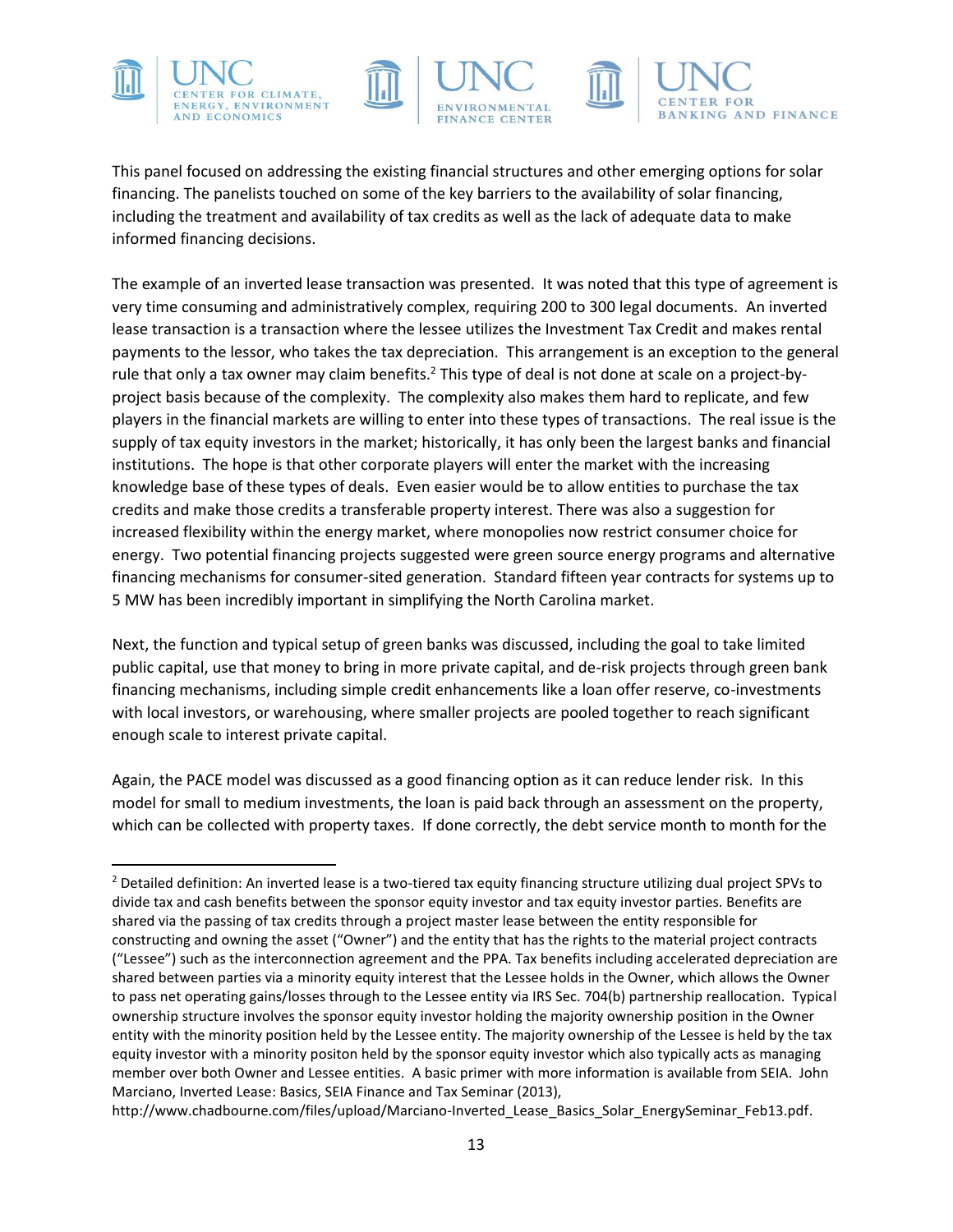





investment plus the energy is less than what the property owner was paying for just energy before. Using property tax allows for financial institutions to also see FICA scores and other credit history, which makes the process of attracting investment more simple as there is a way to assess the borrower's ability to pay the loan back. But PACE loans are also senior to any mortgage, which can make it hard to get the mortgage holder to agree to, as they must sign a consent letter.

Some of the discussion on the general outlook for the market emphasized the need to operate at large scale, arguing that bigger will be more efficient, which will bring the costs down for everyone. This opinion is also based on the scale of necessary reductions in greenhouse gases. While not everyone was in agreement, it was argued that larger scale will bring in industry partners, drive development of a knowledge base, increase efficiency, rationalize and normalize transactions and deployment, all of which will continue to drive innovation.

It was also suggested that better data on how panels perform, installer reliability, and general system reliability are needed to assure financiers that the risk is manageable.

With respect to residential projects, it was noted that they could benefit from securitization, but that the benefits of that are dependent on the interest rate environment, as the transaction costs of securitization are high. Regarding securitization and utility-scale systems, there needs to be a larger asset base before a secondary market can develop.

The conversation also talked about NC GreenPower, and how it is now focused on promoting development of solar in schools by providing matching funds. This, however, is more about exposing children to renewable energy than making money on solar financing. Additionally, while enabling legislation for PACE exists in NC, there is a need for greater municipal and local involvement to increase utilization, which may require standardized procedures to incent participation in the program.

### **Session 6: Open discussion**

In the open discussion, it was noted that the states leading in solar have more of a mix between residential, commercial and utility-scale than NC, which has a disproportionately large amount of utility scale compared to residential and commercial/industrial. It was argued that In North Carolina, if third party sales were legalized and the state tax credit were reinstated, it would be a complete game changer for residential solar. It was also noted that small scale installations need both the state and federal tax credits, and with both net metering and third party sales, residential solar can compete against the low consumer electricity prices. However, in order to get a realistic price signal, the appropriate avoided cost assessment needs to be established.

In addition to the points noted above, the open discussion part of the workshop included discussion of:

 Resilience. Distributed generation is needed for resilience in times of disaster, where the ability to island microgrids will become increasingly important with more extreme weather.